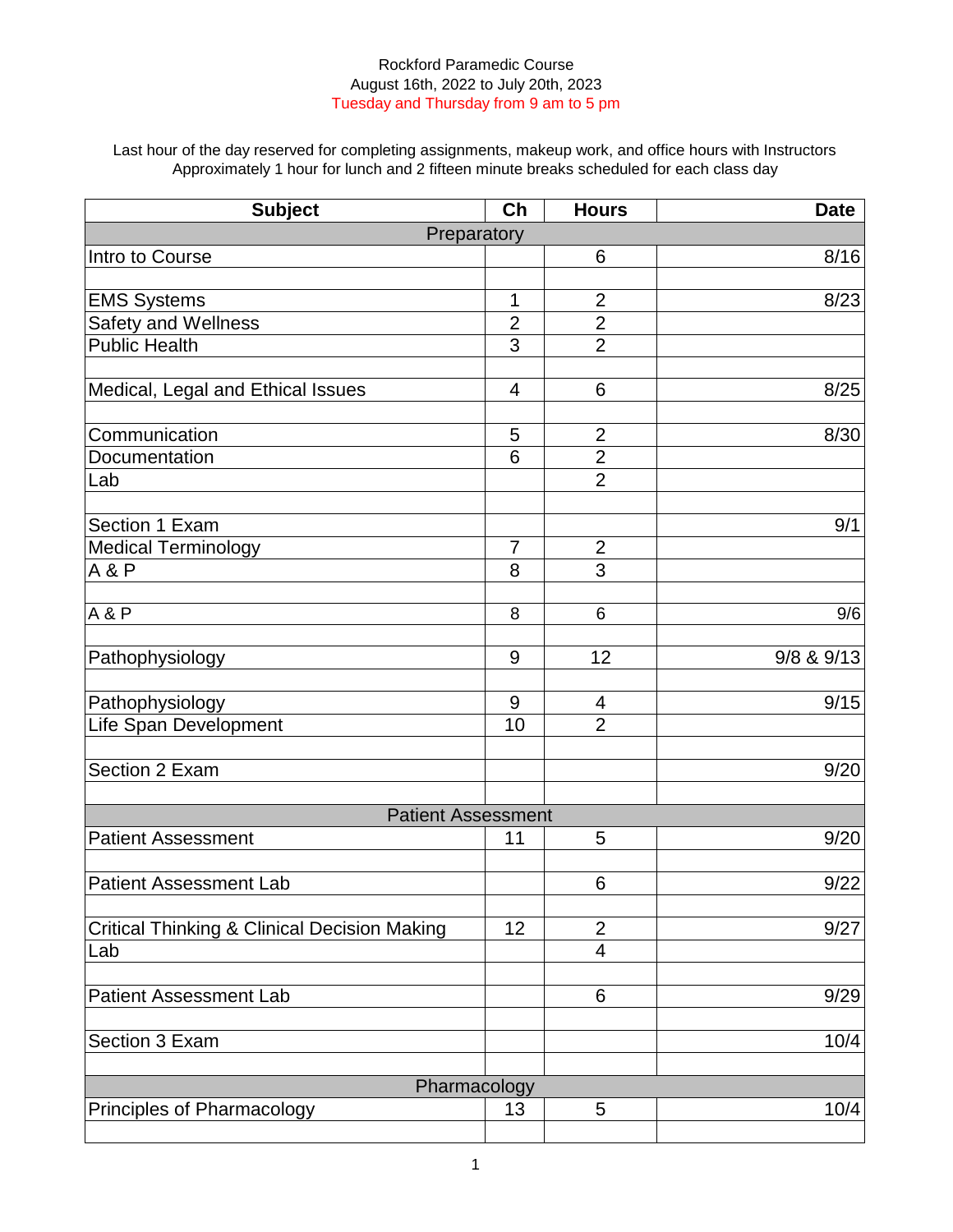| Principles of Pharmacology                        | 13 | 6              | 10/6                                  |
|---------------------------------------------------|----|----------------|---------------------------------------|
| <b>Medication Administration</b>                  | 14 | 6              | 10/11                                 |
| <b>Medication Administration</b>                  | 14 | 6              | 10/13                                 |
| <b>Small Group Practical Lab (attend one day)</b> |    | 6              | 10/17 or 10/18 or 10/19               |
| <b>Medication Lab</b>                             | 14 | 6              | 10/20                                 |
| Section 4 Exam                                    |    |                | 10/25                                 |
| <b>Airway Management</b>                          |    |                |                                       |
| <b>Airway Management</b>                          | 15 | 5              | 10/25                                 |
| Airway Management                                 | 15 | 12             | 10/27 & 11/1                          |
| <b>Practical Lab</b>                              |    | 6              | 11/3                                  |
| <b>Respiratory Emergencies</b>                    | 16 | 6              | 11/8                                  |
| <b>Small Group Practical Lab (attend one day)</b> |    | 6              | 11/9 or 11/10 or 11/11                |
| <b>Respiratory Emergencies</b>                    | 16 | 6              | 11/15                                 |
| Section 5 Exam                                    |    |                | 11/17                                 |
| Cardiac/Neuro                                     |    |                |                                       |
| <b>Cardiovascular Emergencies</b>                 | 17 | 5              | 11/17                                 |
| <b>Cardiovascular Emergencies</b>                 | 17 | 6              | 11/22                                 |
| Thanksgiving no class                             |    |                | 11/24                                 |
| <b>Cardiovascular Emergencies</b>                 | 17 | 36             | 11/29, 12/1, 12/6, 12/8, 12/13, 12/15 |
| <b>Small Group Practical Lab (attend one day)</b> |    | 6              | 12/19 or 12/20 or 12/21               |
| <b>Christmas Vacation</b>                         |    |                | Dec 22 & 27 & 29 & Jan 3              |
| <b>Cardiovascular Disorders</b>                   | 17 | 24             | 1/5, 1/10, 1/12, 1/17                 |
| Neurologic Emergencies                            | 18 | 4              | 1/19                                  |
| <b>Medical Lab</b>                                |    | $\overline{2}$ |                                       |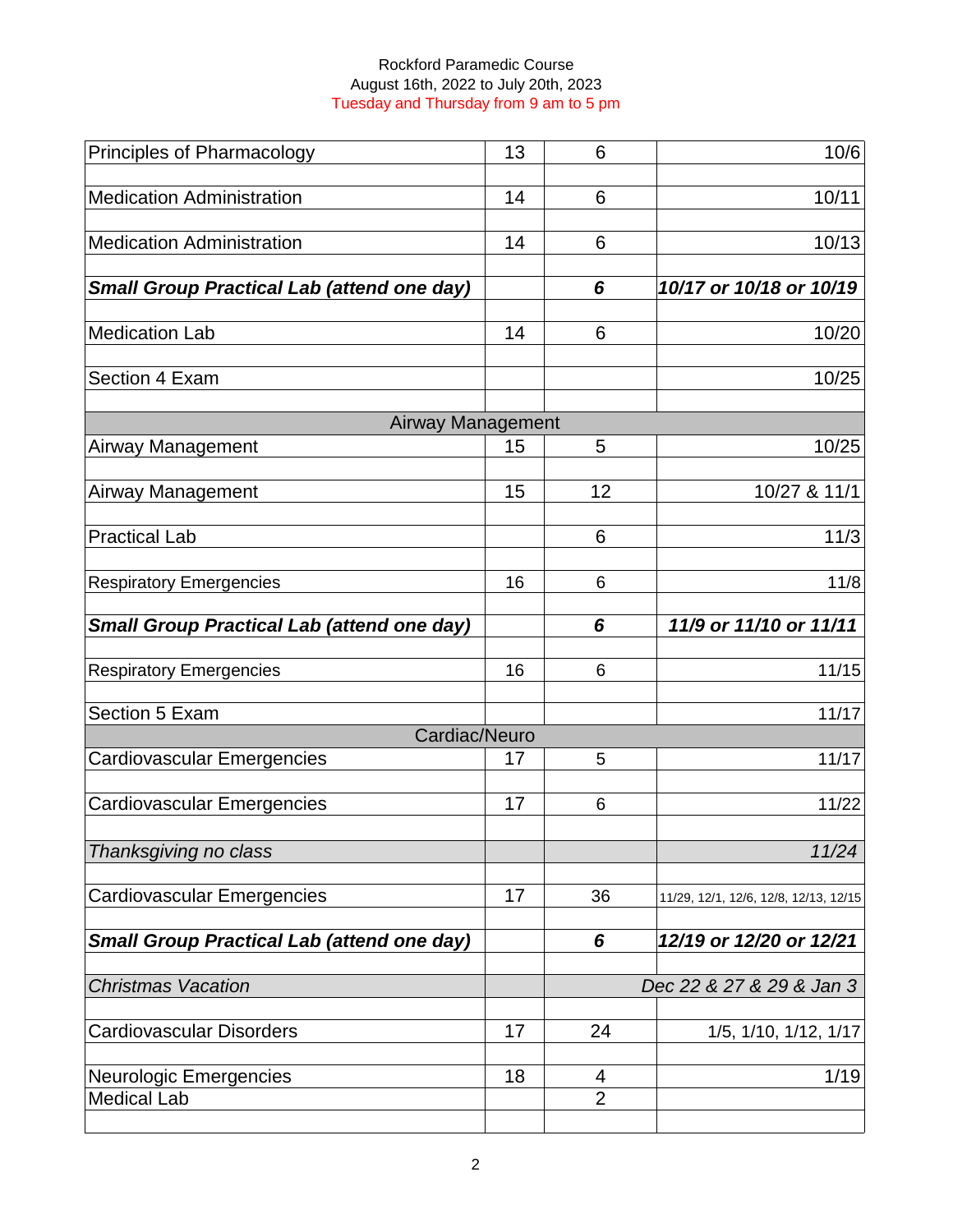| <b>Small Group Practical Lab (attend one day)</b> |                | 6              | 1/23 or 1/24 or 1/25 |
|---------------------------------------------------|----------------|----------------|----------------------|
|                                                   |                |                |                      |
|                                                   |                |                |                      |
| MidTerm                                           |                |                |                      |
| <b>MidTerm Review</b>                             |                | 6              | 1/26                 |
| MidTerm Practical Testing & Exam                  |                | 5              | 1/31                 |
|                                                   |                |                |                      |
|                                                   | <b>Medical</b> |                |                      |
| Eyes, Ears, Nose & Throat                         | 19             | $\overline{2}$ | 2/2                  |
| Abdominal & GI Emergencies                        | 20             | $\overline{2}$ |                      |
| <b>Medical Lab</b>                                |                | $\overline{2}$ |                      |
|                                                   |                |                |                      |
| <b>Genitourinary &amp; Renal Emergencies</b>      | 21             | $\overline{2}$ | 2/7                  |
| <b>Gynecologic Emergencies</b>                    | 22             | $\overline{2}$ |                      |
| <b>Medical Lab</b>                                |                | $\overline{2}$ |                      |
|                                                   | 23             | $\overline{2}$ | 2/9                  |
| <b>Endocrine Emergencies</b>                      | 24             | $\overline{2}$ |                      |
| <b>Hematologic Emergencies</b>                    |                | $\overline{2}$ |                      |
| <b>Medical Lab</b>                                |                |                |                      |
| Immunologic Emergencies                           | 25             | $\overline{2}$ | 2/14                 |
| <b>Infectious Disease</b>                         | 26             | $\overline{2}$ |                      |
| <b>Medical Lab</b>                                |                | $\overline{2}$ |                      |
| Toxicology                                        | 27             | 3              | 2/16                 |
| <b>Medical Lab</b>                                |                | $\overline{3}$ |                      |
|                                                   |                |                |                      |
| <b>Small Group Practical Lab (attend one day)</b> |                | 6              | 2/20 or 2/21 or 2/22 |
| Psychiatric                                       | 28             | $\overline{2}$ | 2/23                 |
|                                                   |                |                |                      |
| <b>Medical Lab</b>                                |                | 4              |                      |
| <b>Medical Lab</b>                                |                | 6              | 2/28                 |
|                                                   |                |                |                      |
| Section 6 Exam                                    |                |                | 3/2                  |
| <b>Medical Lab</b>                                |                | 5              |                      |
| <b>Special Patient Population</b>                 |                |                |                      |
| <b>Obstetrics</b>                                 | $41*$          | $\mathbf{2}$   | 3/7                  |
| <b>Neonatal Care</b>                              | 42             | $\overline{2}$ |                      |
| Lab                                               |                | $\overline{2}$ |                      |
|                                                   |                |                |                      |
| Pediatrics                                        | 43             | 6              | 3/9                  |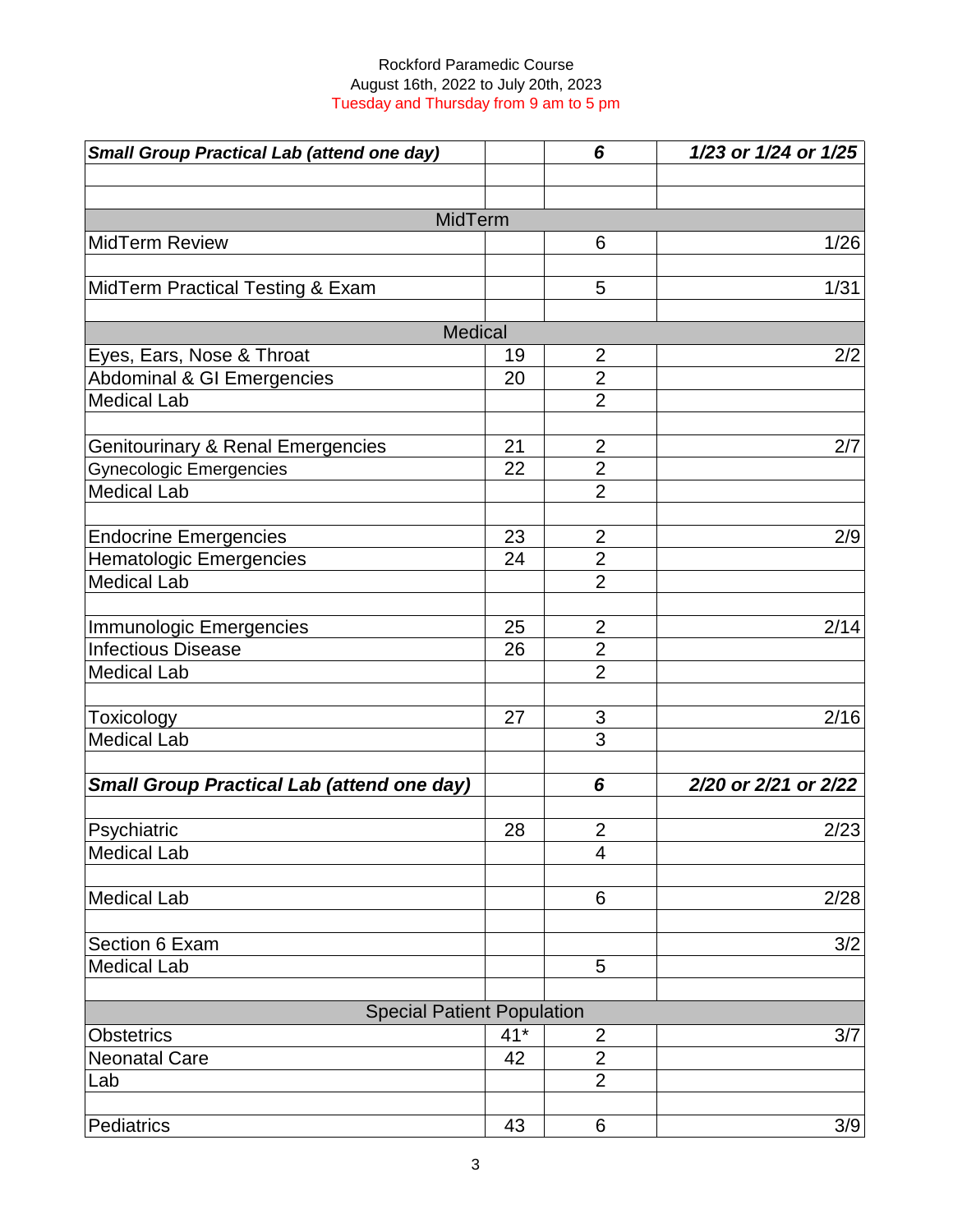| Pediatrics                                        | 43 | 6              | 3/14                 |
|---------------------------------------------------|----|----------------|----------------------|
|                                                   |    |                |                      |
| Geriatric Emergencies                             | 44 | 2              | 3/16                 |
| Patients with Special Challenges                  | 45 | 2              |                      |
| <b>Special Patient Population Review</b>          |    | $\overline{2}$ |                      |
| <b>Small Group Practical Lab (attend one day)</b> |    | 6              | 3/20 or 3/21 or 3/22 |
|                                                   |    |                |                      |
| Section 9 Exam                                    |    |                | 3/23                 |
| ∣Lab                                              |    | 5              |                      |
|                                                   |    |                |                      |
| Trauma / Shock & Resuscitation                    |    |                |                      |
| Trauma System / MOI                               | 29 | 2              | 3/28                 |
| Bleeding                                          | 30 | 2              |                      |
| <b>Soft Tissue Trauma</b>                         | 31 | 2              |                      |

# *Snow Day if needed 3/30*

| <b>Burns</b>                                      | 32    | $\overline{2}$ | 4/4                  |
|---------------------------------------------------|-------|----------------|----------------------|
| <b>Thoracic Trauma</b>                            | $35*$ | $\overline{2}$ |                      |
| <b>Trauma Practicals</b>                          |       | $\overline{2}$ |                      |
|                                                   |       |                |                      |
| Face & Neck Trauma                                | 33    | $\overline{2}$ | 4/6                  |
| Head & Spinal Trauma                              | 34    | $\overline{2}$ |                      |
| <b>Trauma Practicals</b>                          |       | $\overline{2}$ |                      |
| Abdominal & Genitourinary Trauma                  | 36    | $\overline{2}$ | 4/11                 |
| <b>Orthopedic Trauma</b>                          | 37    | $\overline{2}$ |                      |
| <b>Trauma Practicals</b>                          |       | $\overline{2}$ |                      |
| <b>Environmental Emergencies</b>                  | 38    | $\overline{2}$ | 4/13                 |
| <b>Trauma Practicals</b>                          |       | $\overline{4}$ |                      |
| <b>Small Group Practical Lab (attend one day)</b> |       | 6              | 4/17 or 4/18 or 4/19 |
| Responding to the Field Code                      | 39    | $\overline{2}$ | 4/20                 |
| Management and Resuscitation of the Critical Pt   | 40    | $\overline{2}$ |                      |
| Lab                                               |       | $\overline{2}$ |                      |
| Section 7 & 8 Review                              |       | 3              | 4/25                 |
| Section 7 & 8 Exam                                |       |                |                      |
| Lab                                               |       | $\overline{2}$ |                      |
|                                                   |       |                |                      |
|                                                   |       |                |                      |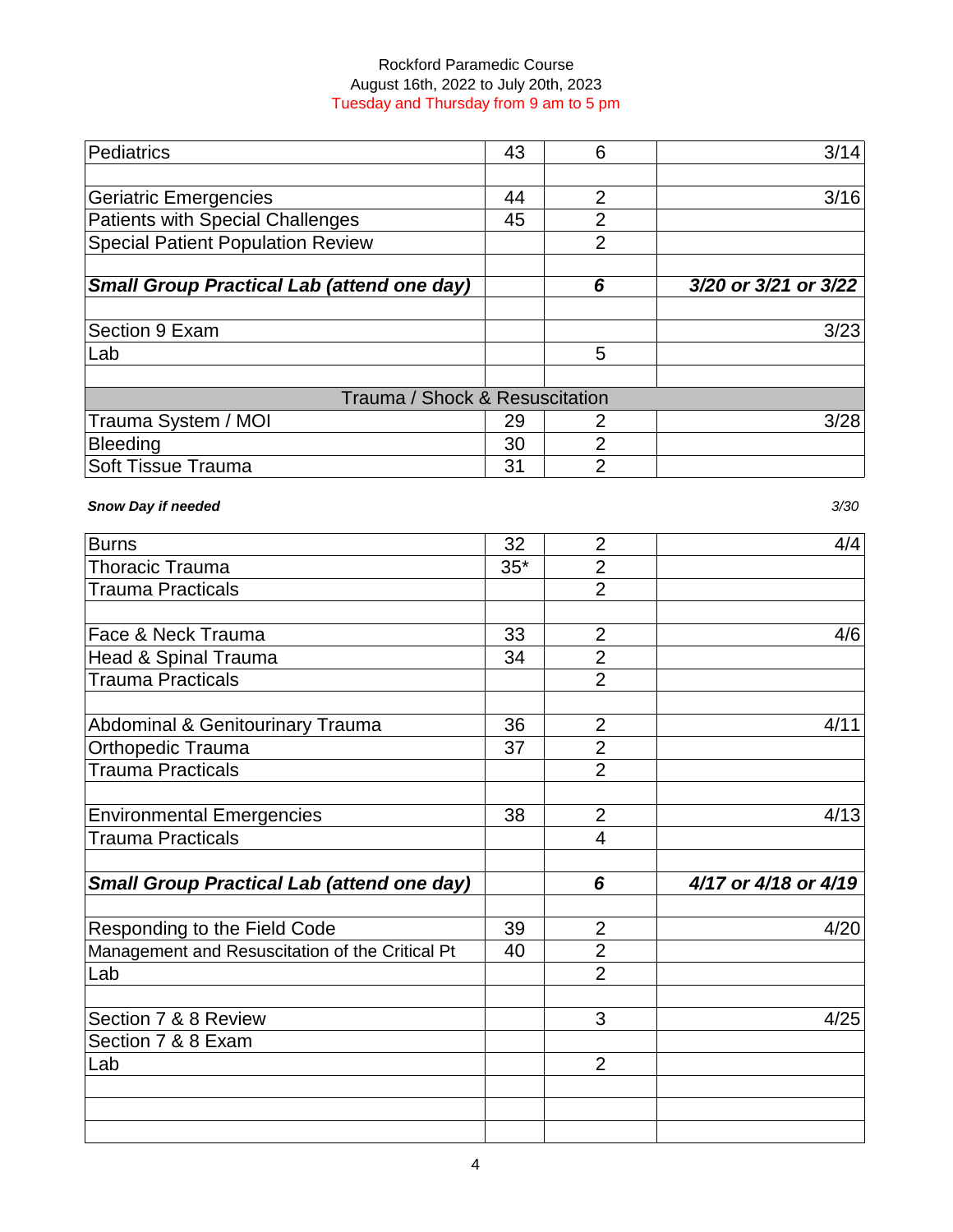| <b>Operations</b>                                 |    |                |                   |
|---------------------------------------------------|----|----------------|-------------------|
| <b>Transport Operations</b>                       | 46 | $\overline{2}$ | 4/27              |
| <b>Multiple Casualty</b>                          | 47 | $\overline{2}$ |                   |
| Lab                                               |    | $\overline{2}$ |                   |
| <b>Small Group Practical Lab (attend one day)</b> |    | 6              | 5/1 or 5/2 or 5/3 |
|                                                   |    |                |                   |
| <b>Vehicle Extrication and Special Rescue</b>     | 48 | $\overline{2}$ | 5/4               |
| <b>Hazardous Materials</b>                        | 49 | $\overline{2}$ |                   |
| Lab                                               |    | $\overline{2}$ |                   |
| <b>Terrorism Response</b>                         | 50 | $\overline{2}$ | 5/9               |
| <b>Disaster Response</b>                          | 51 | $\overline{2}$ |                   |
| <b>Crime Scene Awareness</b>                      | 52 | $\overline{2}$ |                   |
| Section 10 Review                                 |    | $\overline{2}$ | 5/11              |
| Section 10 Exam                                   |    |                |                   |
| Lab                                               |    | 3              |                   |
| <b>Case Studies</b>                               |    | 10             | Independent study |
| <b>Protocols and Finals</b>                       |    |                |                   |
| <b>Protocol Review</b>                            |    | $\overline{2}$ | 5/16              |
| <b>Protocol Exam</b>                              |    |                |                   |
| <b>Cardiac Total Modalities</b>                   |    | 3              |                   |
| <b>Review</b>                                     |    | 6              | 5/18              |
| <b>Textbook Final Exam</b>                        |    |                | 5/23              |

*Potential Make-Up Day for Snow Emergencies 5/25*

| Summer Internship and Certification Classes        |  |    |                              |
|----------------------------------------------------|--|----|------------------------------|
|                                                    |  |    |                              |
| Internship -- Airway & Cardiac (attend one day)    |  | 6  | 5/30 or 5/31 or 6/1 or 6/2   |
|                                                    |  |    |                              |
| <b>ACLS</b>                                        |  | 12 | $6/6$ & $6/8$                |
|                                                    |  |    |                              |
| Internship -- Medical & OB/Peds (attend one day)   |  | 6  | 6/19 or 6/20 or 6/21 or 6/22 |
|                                                    |  |    |                              |
| <b>PHTLS</b>                                       |  | 12 | 6/27 & 6/29                  |
|                                                    |  |    |                              |
| Internship -- Trauma & Operations (attend one day) |  |    | 7/10 or 7/11 or 7/12 or 7/13 |
|                                                    |  |    |                              |